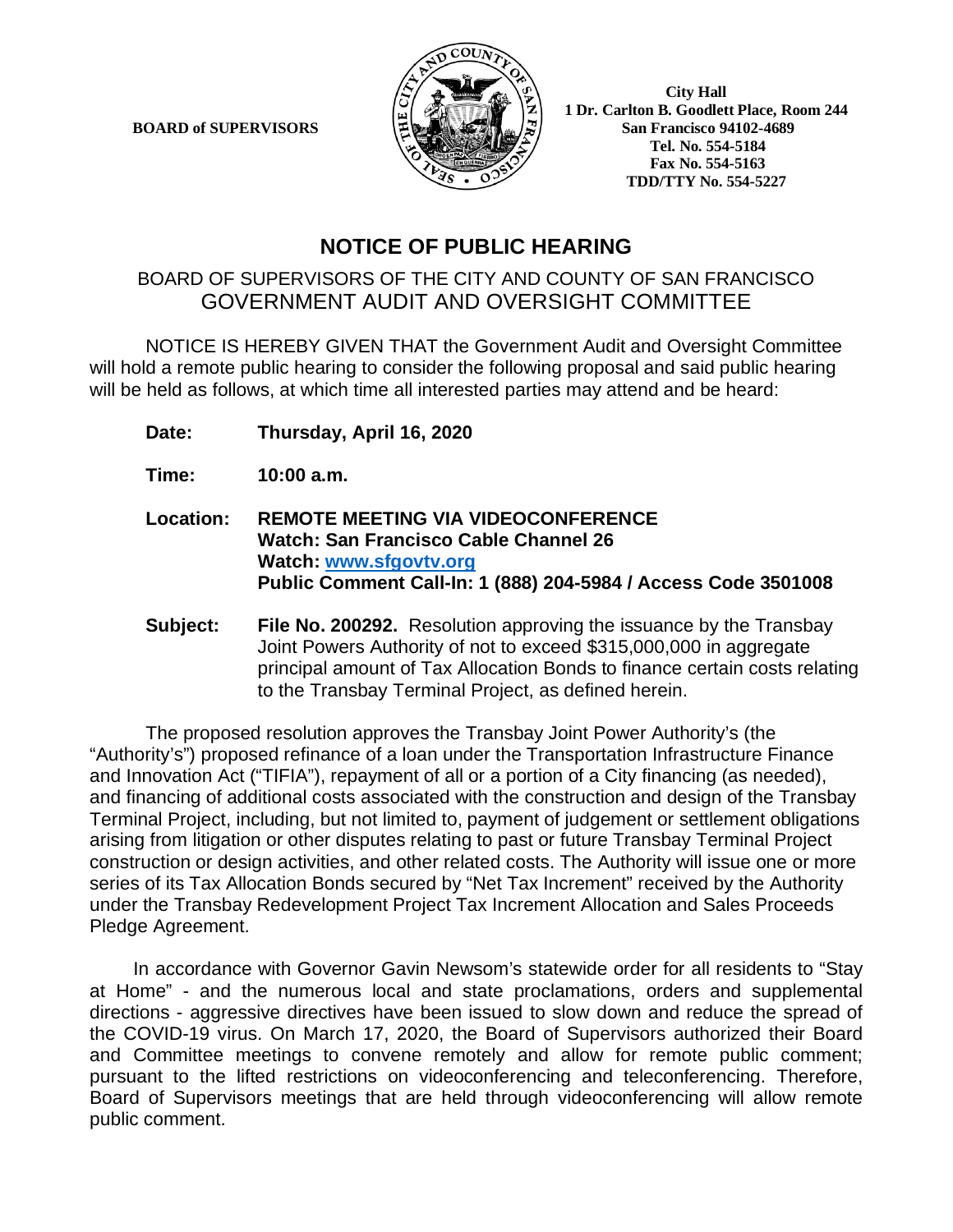Government Audit and Oversight Committee Hearing Notice File No. 200292 Page 2

Watch San Francisco Cable Channel 26 or Visit the SFGovTV website (www.sfgovtv.org) to stream the live meetings or watch them on demand. Members of the public are encouraged to participate remotely by submitting comments (www.sfbos.org/participate-and-submit-comments-remotely)

### **PUBLIC COMMENT CALL-IN**

1 (888) 204-5984 / Access Code: 3501008

As the COVID-19 disease progresses, please visit the Board's website regularly to be updated on the current situation as it affects the legislative process and the Board of Supervisors.

 Persons are encouraged to submit written comments electronically to John Carroll, Government Audit and Oversight Committee Clerk, at John.Carroll@sfgov.org. These comments will be made part of the official public record in these matters and shall be brought to the attention of the members of the Committee. Information relating to this matter can be found in the Legislative Research Center at https://sfbos.org/legislative-research-center-lrc. Meeting agenda information relating to this matter will be available for public review on Friday, April 10, 2020.

Angela Calvillo Clerk of the Board

DATED/PUBLISHED/MAILED/POSTED: April 10, 2020